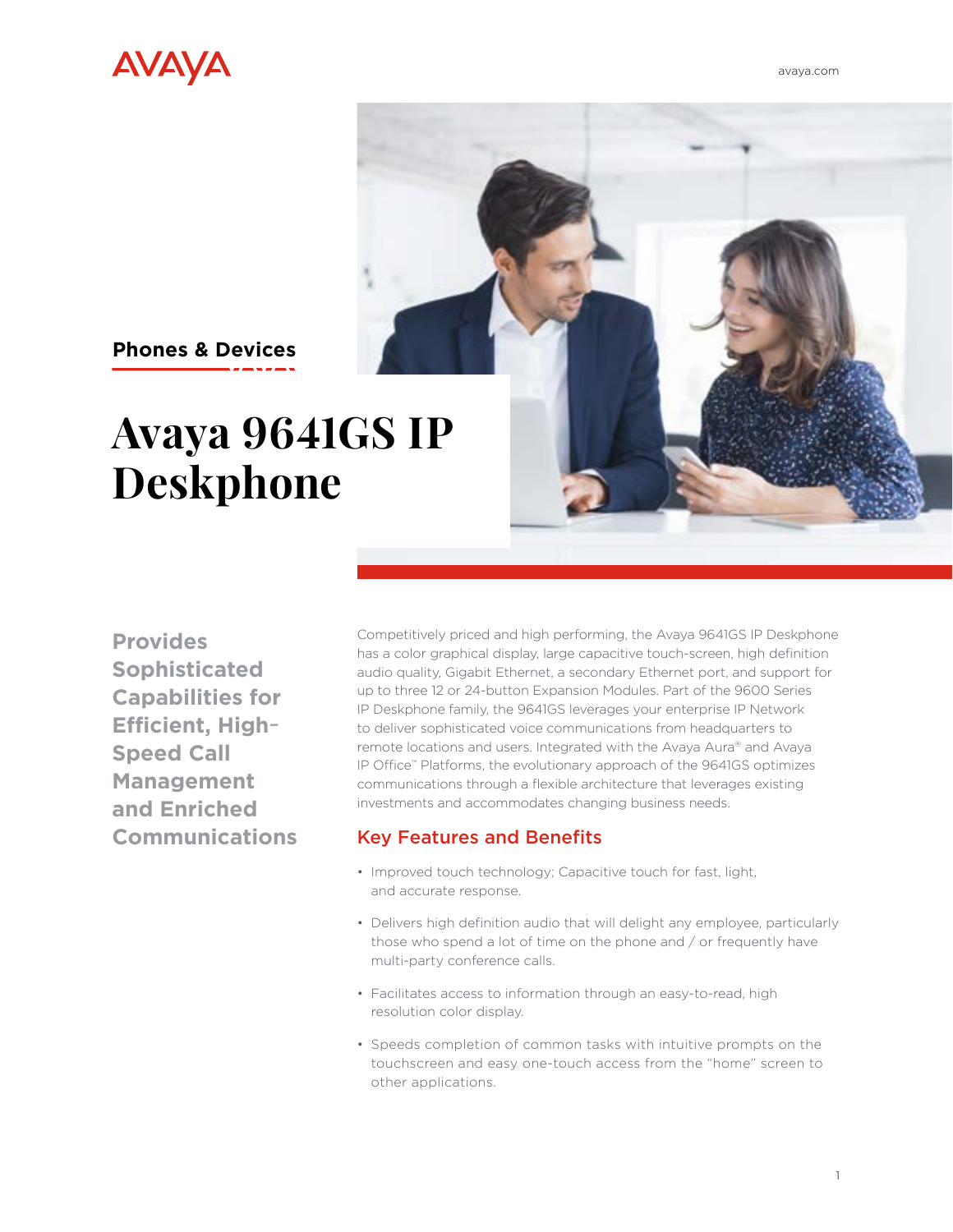

Integrated with the Avaya Aura® and Avaya IP Office™ Platforms, the evolutionary approach of the 9641GS optimizes communications through a flexible architecture that leverages existing investments and accommodates changing business needs.

- Supports enhanced productivity by improving call control and management through a graphical display that anticipates user intentions and makes contextual menus, prompts and instructions easy to read.
- Supports reduced energy consumption and costs through Power-over-Ethernet Class 2 design with "sleep mode".

#### Avaya Collaboration Experience

Avaya Collaboration Experience on the Avaya 9641GS Deskphone (SIP version only) takes advantage of the large, color display to deliver touchscreen calling and easy access to a select group of features that are critical to collaboration, including:

- Microsoft Exchange Integration: Download up to 250 contacts from Outlook into the phone's directory. Have calendar reminders appear on the screen of the phone.
- Consolidated Phonebook / Call-IM History: Store up to six phone numbers for up to 250 contacts and see a history of recent calls and IMs for each one.
- Avaya Aura® Conferencing: Use the touchscreen interface to set up a call, add / drop participants, hold a sidebar conference, make another call, send an IM—all while the conference call is in progress.
- Presence: Combine with Avaya Aura® Presence Services to see the presence status of your contacts and to advertise your own status.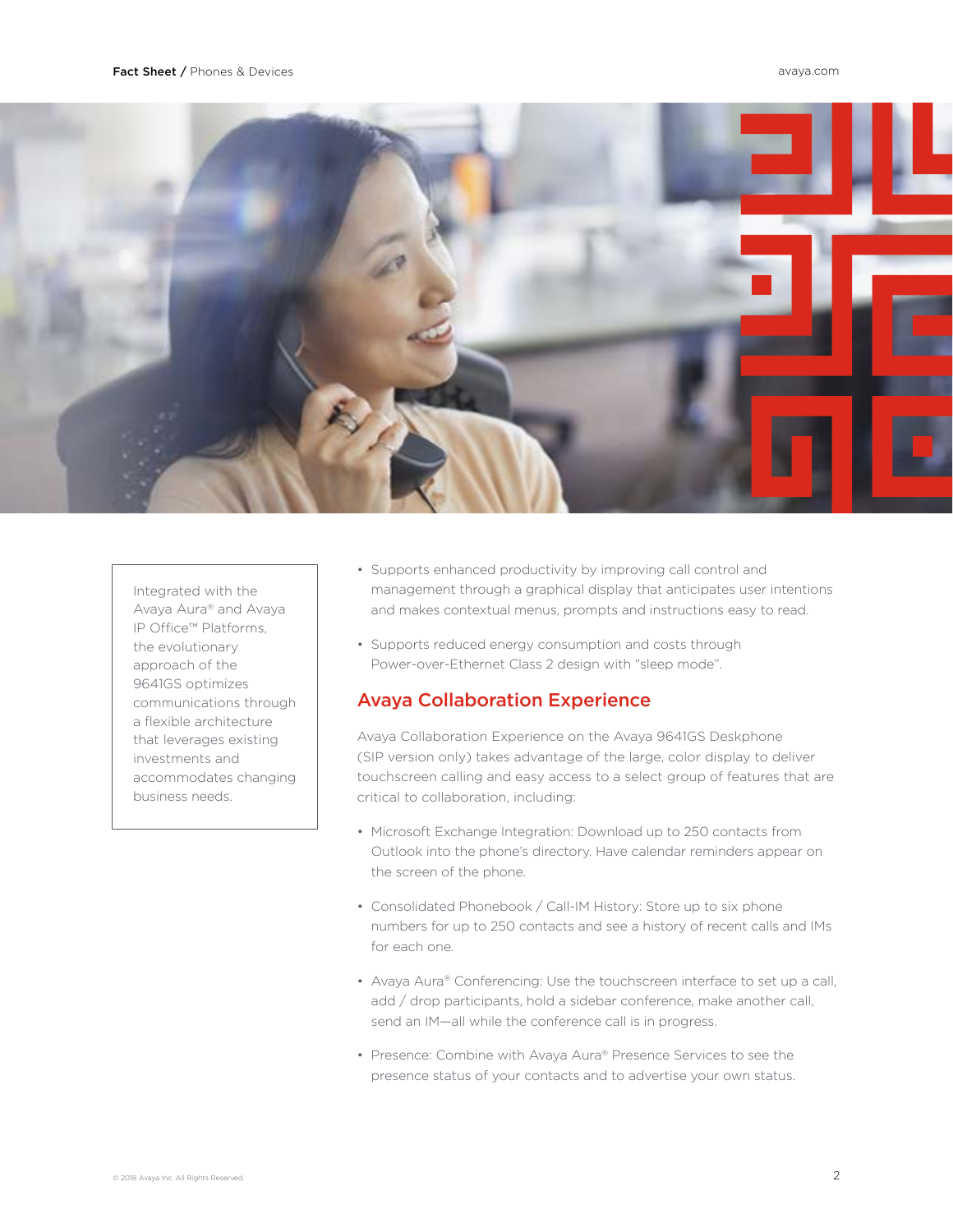

**Avaya 9641GS IP Deskphone is a multi-line premium deskphone ideally suited for users who rely on intelligent communications and productivity enhancing capabilities.**

- Microsoft Exchange Integration: Download up to 250 contacts from Outlook into the phone's directory. Have calendar reminders appear on the screen of the phone.
- Consolidated Phonebook / Call-IM History: Store up to six phone numbers for up to 250 contacts and see a history of recent calls and IMs for each one.
- Avaya Aura® Conferencing: Use the touchscreen interface to set up a call, add / drop participants, hold a sidebar conference, make another call, send an IM—all while the conference call is in progress.
- Presence: Combine with Avaya Aura® Presence Services to see the presence status of your contacts and to advertise your own status.

#### Contact Center Model

Software for the 9641GS designed for contact centers takes advantage of the touchscreen to simplify access to a range of features for enhancing agent productivity, such as handling greetings, monitoring calls in the queue, updating status and quickly completing many other day-to-day tasks. An optional contact center faceplate (eliminating the handset) and / or dual headset adapter make it a valuable addition to any contact center.

### Specifications

#### Hardware

- Color display 5" diagonal 4.4 inches x 2.5 inches (110.9mm x 62.8mm)
- Configurable line appearance / feature key buttons
- Capacitive touchscreen for high accuracy and light touch
- 4 position adjustable tilt display
- Permanently-labeled feature buttons: speaker, mute, headset, contacts, home, history, message, phone, forwarding, volume (separate volume levels in handset, speaker, ringer, and headset)
- Red LEDs for speaker, mute, headset, message and history
- 24 administrative buttons with 5 lines displayed (configuration dependent)
- Wideband speakerphone
- 0-5 Softkeys
- Ergonomic hearing aid compatible handset supporting TTD acoustic coupler
- Message waiting indicator
- 360-degree visual alert for incoming calls and voicemail
- Rich, classic, alternate ringtones